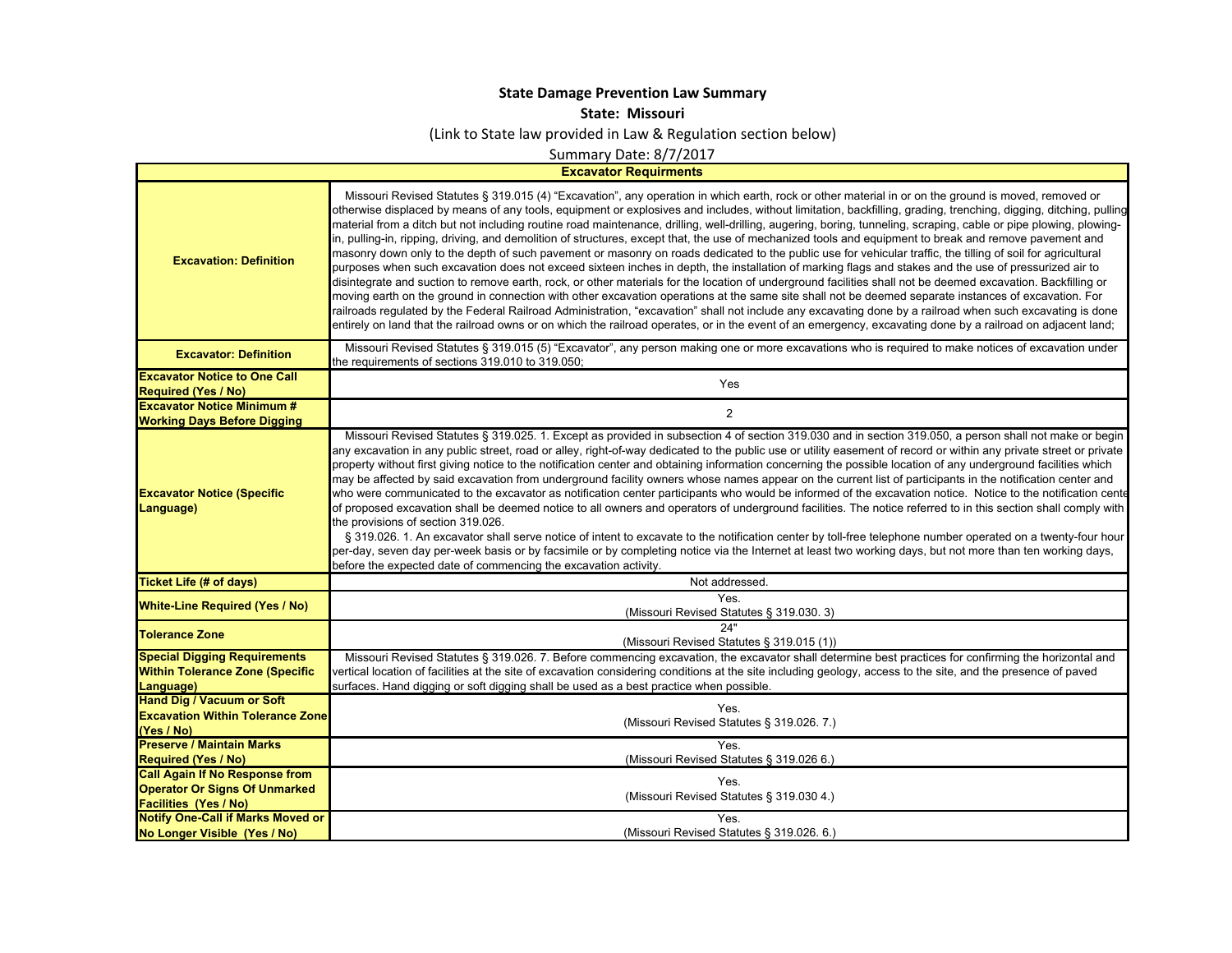| <b>Special Language Regarding</b><br>Trenchless Technology (Yes / No)                           | Yes.<br>(Missouri Revised Statutes § 319.037. 2.)                                                                                                                                                                                                                                                                                                                                                                                                                                                                                                                                                                                                                                                                                                                                                                                                                                                                                                                                                                                                                                                                                                                                                                                                                                                                                                                                                                                                                                                                                                                                                                                                                                                                                                            |
|-------------------------------------------------------------------------------------------------|--------------------------------------------------------------------------------------------------------------------------------------------------------------------------------------------------------------------------------------------------------------------------------------------------------------------------------------------------------------------------------------------------------------------------------------------------------------------------------------------------------------------------------------------------------------------------------------------------------------------------------------------------------------------------------------------------------------------------------------------------------------------------------------------------------------------------------------------------------------------------------------------------------------------------------------------------------------------------------------------------------------------------------------------------------------------------------------------------------------------------------------------------------------------------------------------------------------------------------------------------------------------------------------------------------------------------------------------------------------------------------------------------------------------------------------------------------------------------------------------------------------------------------------------------------------------------------------------------------------------------------------------------------------------------------------------------------------------------------------------------------------|
| <b>Separate Locate Request</b>                                                                  |                                                                                                                                                                                                                                                                                                                                                                                                                                                                                                                                                                                                                                                                                                                                                                                                                                                                                                                                                                                                                                                                                                                                                                                                                                                                                                                                                                                                                                                                                                                                                                                                                                                                                                                                                              |
| <b>Required for Each Excavator (Yes)</b>                                                        | Yes.                                                                                                                                                                                                                                                                                                                                                                                                                                                                                                                                                                                                                                                                                                                                                                                                                                                                                                                                                                                                                                                                                                                                                                                                                                                                                                                                                                                                                                                                                                                                                                                                                                                                                                                                                         |
| / No)                                                                                           | (Missouri Revised Statutes § 319.026. 1.)                                                                                                                                                                                                                                                                                                                                                                                                                                                                                                                                                                                                                                                                                                                                                                                                                                                                                                                                                                                                                                                                                                                                                                                                                                                                                                                                                                                                                                                                                                                                                                                                                                                                                                                    |
| <b>Notify Operator of Damage (Yes /</b><br>No)                                                  | No                                                                                                                                                                                                                                                                                                                                                                                                                                                                                                                                                                                                                                                                                                                                                                                                                                                                                                                                                                                                                                                                                                                                                                                                                                                                                                                                                                                                                                                                                                                                                                                                                                                                                                                                                           |
| <b>Notify One Call Center of Damage</b>                                                         | Yes.                                                                                                                                                                                                                                                                                                                                                                                                                                                                                                                                                                                                                                                                                                                                                                                                                                                                                                                                                                                                                                                                                                                                                                                                                                                                                                                                                                                                                                                                                                                                                                                                                                                                                                                                                         |
| (Yes / No)                                                                                      | (Missouri Revised Statutes § 319.026. 8.)                                                                                                                                                                                                                                                                                                                                                                                                                                                                                                                                                                                                                                                                                                                                                                                                                                                                                                                                                                                                                                                                                                                                                                                                                                                                                                                                                                                                                                                                                                                                                                                                                                                                                                                    |
| <b>Call 911 if Hazardous Materials</b>                                                          | <b>Yes</b>                                                                                                                                                                                                                                                                                                                                                                                                                                                                                                                                                                                                                                                                                                                                                                                                                                                                                                                                                                                                                                                                                                                                                                                                                                                                                                                                                                                                                                                                                                                                                                                                                                                                                                                                                   |
| <b>Released (Yes / No)</b>                                                                      | (Missouri Revised Statutes § 319.026.8.)                                                                                                                                                                                                                                                                                                                                                                                                                                                                                                                                                                                                                                                                                                                                                                                                                                                                                                                                                                                                                                                                                                                                                                                                                                                                                                                                                                                                                                                                                                                                                                                                                                                                                                                     |
| <b>Notice Exemptions (Yes / No)</b>                                                             | Yes                                                                                                                                                                                                                                                                                                                                                                                                                                                                                                                                                                                                                                                                                                                                                                                                                                                                                                                                                                                                                                                                                                                                                                                                                                                                                                                                                                                                                                                                                                                                                                                                                                                                                                                                                          |
| <b>Notice Exemptions (Specific</b><br>Language))                                                | Missouri Revised Statutes § 319.015. For the purposes of sections 319.010 to 319.050, the following terms mean: (4) Excavation, any operation in which<br>earth, rock or other material in or on the ground is moved, removed or otherwise displaced , except that, the use of mechanized tools and equipment to<br>break and remove pavement and masonry down only to the depth of such pavement or masonry on roads dedicated to the public use for vehicular traffic,<br>the tilling of soil for agricultural purposes when such excavation does not exceed sixteen inches in depth, the installation of marking flags and stakes and the<br>use of pressurized air to disintegrate and suction to remove earth, rock, or other materials for the location of underground facilities shall not be deemed<br>excavation. Backfilling or moving earth on the ground in connection with other excavation operations at the same site shall not be deemed separate<br>instances of excavation. For railroads regulated by the Federal Railroad Administration, "excavation" shall not include any excavating done by a railroad<br>when such excavating is done entirely on land that the railroad owns or on which the railroad operates, or in the event of an emergency, excavating done by<br>a railroad on adjacent land;<br>§ 319.050. The provisions of sections 319.025 and 319.026 shall not apply to any excavation when necessary due to an emergency as defined in section<br>319.015.                                                                                                                                                                                                                                                            |
|                                                                                                 | <b>Operator Response</b>                                                                                                                                                                                                                                                                                                                                                                                                                                                                                                                                                                                                                                                                                                                                                                                                                                                                                                                                                                                                                                                                                                                                                                                                                                                                                                                                                                                                                                                                                                                                                                                                                                                                                                                                     |
| Minimum # Days for Operator to<br><b>Respond After Receiving Notice</b><br>(Generally)          | $\overline{2}$                                                                                                                                                                                                                                                                                                                                                                                                                                                                                                                                                                                                                                                                                                                                                                                                                                                                                                                                                                                                                                                                                                                                                                                                                                                                                                                                                                                                                                                                                                                                                                                                                                                                                                                                               |
| <b>Operator Requirements to</b><br><b>Respond to Locate Notification</b><br>(Specific Language) | Missouri Revised Statutes § 319.030. 1. Every person owning or operating an underground facility to whom notice of intent to excavate is required to be<br>given shall, upon receipt of such notice as provided in this section from a person intending to commence an excavation, inform the excavator as promptly as<br>practical, but not in excess of two working days, unless the excavator agrees to extend the start date and time provided in the locate request through<br>methods established by the notification center, of the approximate location of underground facilities in or near the area of the excavation so as to enable the<br>person engaged in the excavation work to locate the facilities in advance of and during the excavation work, provided that no excavation shall begin earlier<br>than the scheduled excavation date provided on the locate request unless the excavator has confirmed that all underground facilities have been<br>locatedEach underground facility owner receiving notifications from the notification center by use of the internet shall, after December 31, 2014, use the<br>locate status system provided by the notification center. Those underground facility owners that do not receive notifications by use of the internet shall, no<br>later than January 1, 2016, provide locate status to the notification center by an alternate method provided by the notification center. If the excavator states<br>in the notice of intent to excavate that the excavation will involve trenchless technology, the owner or operator shall inform the excavator of the depth, to the<br>best of his or her knowledge or ability, of the facility according to the records of the owner or operator |
| <b>Minimum Standards for Locator</b><br><b>Qualifications (Yes / No)</b>                        | No                                                                                                                                                                                                                                                                                                                                                                                                                                                                                                                                                                                                                                                                                                                                                                                                                                                                                                                                                                                                                                                                                                                                                                                                                                                                                                                                                                                                                                                                                                                                                                                                                                                                                                                                                           |
| <b>Minimum Standards for Locator</b>                                                            |                                                                                                                                                                                                                                                                                                                                                                                                                                                                                                                                                                                                                                                                                                                                                                                                                                                                                                                                                                                                                                                                                                                                                                                                                                                                                                                                                                                                                                                                                                                                                                                                                                                                                                                                                              |
| <b>Qualifications</b>                                                                           | Not addressed                                                                                                                                                                                                                                                                                                                                                                                                                                                                                                                                                                                                                                                                                                                                                                                                                                                                                                                                                                                                                                                                                                                                                                                                                                                                                                                                                                                                                                                                                                                                                                                                                                                                                                                                                |
| (Specific Language)                                                                             |                                                                                                                                                                                                                                                                                                                                                                                                                                                                                                                                                                                                                                                                                                                                                                                                                                                                                                                                                                                                                                                                                                                                                                                                                                                                                                                                                                                                                                                                                                                                                                                                                                                                                                                                                              |
| <b>Law Specifies Marking Standards</b>                                                          |                                                                                                                                                                                                                                                                                                                                                                                                                                                                                                                                                                                                                                                                                                                                                                                                                                                                                                                                                                                                                                                                                                                                                                                                                                                                                                                                                                                                                                                                                                                                                                                                                                                                                                                                                              |
| <b>Other Than Color</b>                                                                         | Yes                                                                                                                                                                                                                                                                                                                                                                                                                                                                                                                                                                                                                                                                                                                                                                                                                                                                                                                                                                                                                                                                                                                                                                                                                                                                                                                                                                                                                                                                                                                                                                                                                                                                                                                                                          |
| (Yes / No)                                                                                      |                                                                                                                                                                                                                                                                                                                                                                                                                                                                                                                                                                                                                                                                                                                                                                                                                                                                                                                                                                                                                                                                                                                                                                                                                                                                                                                                                                                                                                                                                                                                                                                                                                                                                                                                                              |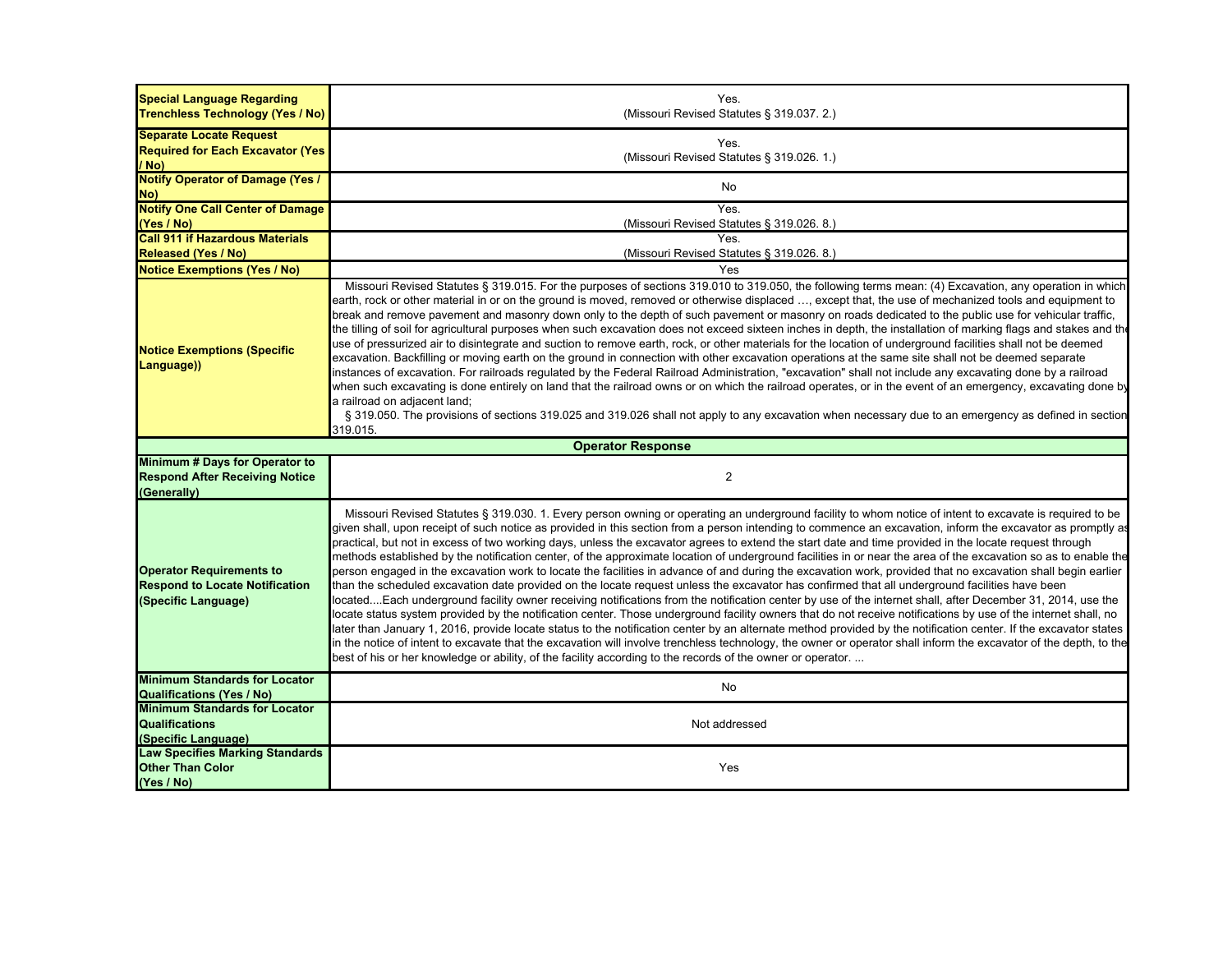| <b>Law Specifies Marking Standards</b><br><b>Other Than Color (Specific</b><br>Language)                                                   | Missouri Revised Statutes § 319.015. For the purposes of sections 319.010 to 319.050, the following terms mean: (7) Marking, the use of paint, flags,<br>stakes, or other clearly identifiable materials to show the field location of underground facilities, or the area of proposed excavation, in accordance with the<br>marking standards for underground facilities as designated by the Common Ground Alliance Best Practices Version 10.0 except that "approximate location"<br>shall comply with the requirements as set forth in subdivision (1) of this section<br>§ 319.030. 1.  The owner or operator shall provide the approximate location of underground facilities by use of markings as designated in section<br>319.015. |
|--------------------------------------------------------------------------------------------------------------------------------------------|---------------------------------------------------------------------------------------------------------------------------------------------------------------------------------------------------------------------------------------------------------------------------------------------------------------------------------------------------------------------------------------------------------------------------------------------------------------------------------------------------------------------------------------------------------------------------------------------------------------------------------------------------------------------------------------------------------------------------------------------|
| Law Includes Specific Language<br>For Operators To Locate Sewer<br>Laterals (Yes / No)                                                     | Yes.<br>(Missouri Revised Statutes § 319.031.)                                                                                                                                                                                                                                                                                                                                                                                                                                                                                                                                                                                                                                                                                              |
| Law Includes Specific Language<br><b>For Operators To Locate</b><br><b>Abandoned Facilities (Yes / No)</b>                                 | No                                                                                                                                                                                                                                                                                                                                                                                                                                                                                                                                                                                                                                                                                                                                          |
| <b>Operator Must Locate Abandoned</b><br><b>Facilities</b><br>(Specific Language)                                                          | Not addressed                                                                                                                                                                                                                                                                                                                                                                                                                                                                                                                                                                                                                                                                                                                               |
| <b>Positive Response Required -</b><br><b>Operator Contact Excavator</b><br>(Yes / No)                                                     | No                                                                                                                                                                                                                                                                                                                                                                                                                                                                                                                                                                                                                                                                                                                                          |
| <b>Positive Response Required -</b><br><b>Operator Contact Excavator</b><br>(Specific Language)                                            | Not addressed.<br>(See Missouri Revised Statutes § 319.026. 6.)                                                                                                                                                                                                                                                                                                                                                                                                                                                                                                                                                                                                                                                                             |
| Positive Response Required -<br><b>Operator Contact One Call Center</b><br>(Yes / No)                                                      | No                                                                                                                                                                                                                                                                                                                                                                                                                                                                                                                                                                                                                                                                                                                                          |
| <b>Positive Response Required -</b><br><b>Operator Contact One Call Center</b><br>(Specific Language)                                      | Not addressed.<br>(See Missouri Revised Statutes § 319.026. 6.)                                                                                                                                                                                                                                                                                                                                                                                                                                                                                                                                                                                                                                                                             |
| <b>Positive Response - One-Call</b><br><b>Automated (Yes / No)</b>                                                                         | No.<br>(See Missouri Revised Statutes § 319.026. 6.)                                                                                                                                                                                                                                                                                                                                                                                                                                                                                                                                                                                                                                                                                        |
| <b>Operator Must Provide One-Call</b><br>Center with Information On<br><b>Locations of Buried Facilities (Yes)</b><br>/ No)                | No                                                                                                                                                                                                                                                                                                                                                                                                                                                                                                                                                                                                                                                                                                                                          |
| <b>Operator Must Provide One-Call</b><br><b>Center with Information On</b><br><b>Locations of Buried Facilities</b><br>(Specific Language) | Not addressed.<br>(See Missouri Revised Statutes § 319.022.)                                                                                                                                                                                                                                                                                                                                                                                                                                                                                                                                                                                                                                                                                |
| <b>Operator Must Update Information</b><br>On Locations of Buried Facilities<br>(Yes / No)                                                 | No                                                                                                                                                                                                                                                                                                                                                                                                                                                                                                                                                                                                                                                                                                                                          |
| <b>Operator Must Update Information</b><br>On Locations of Buried Facilities<br>(Specific Language)                                        | Not addressed.<br>(See Missouri Revised Statutes § 319.022.)                                                                                                                                                                                                                                                                                                                                                                                                                                                                                                                                                                                                                                                                                |
| <b>New Facilities Must Be Locatable</b><br><b>Electronically</b><br>(Yes / No)                                                             | Yes                                                                                                                                                                                                                                                                                                                                                                                                                                                                                                                                                                                                                                                                                                                                         |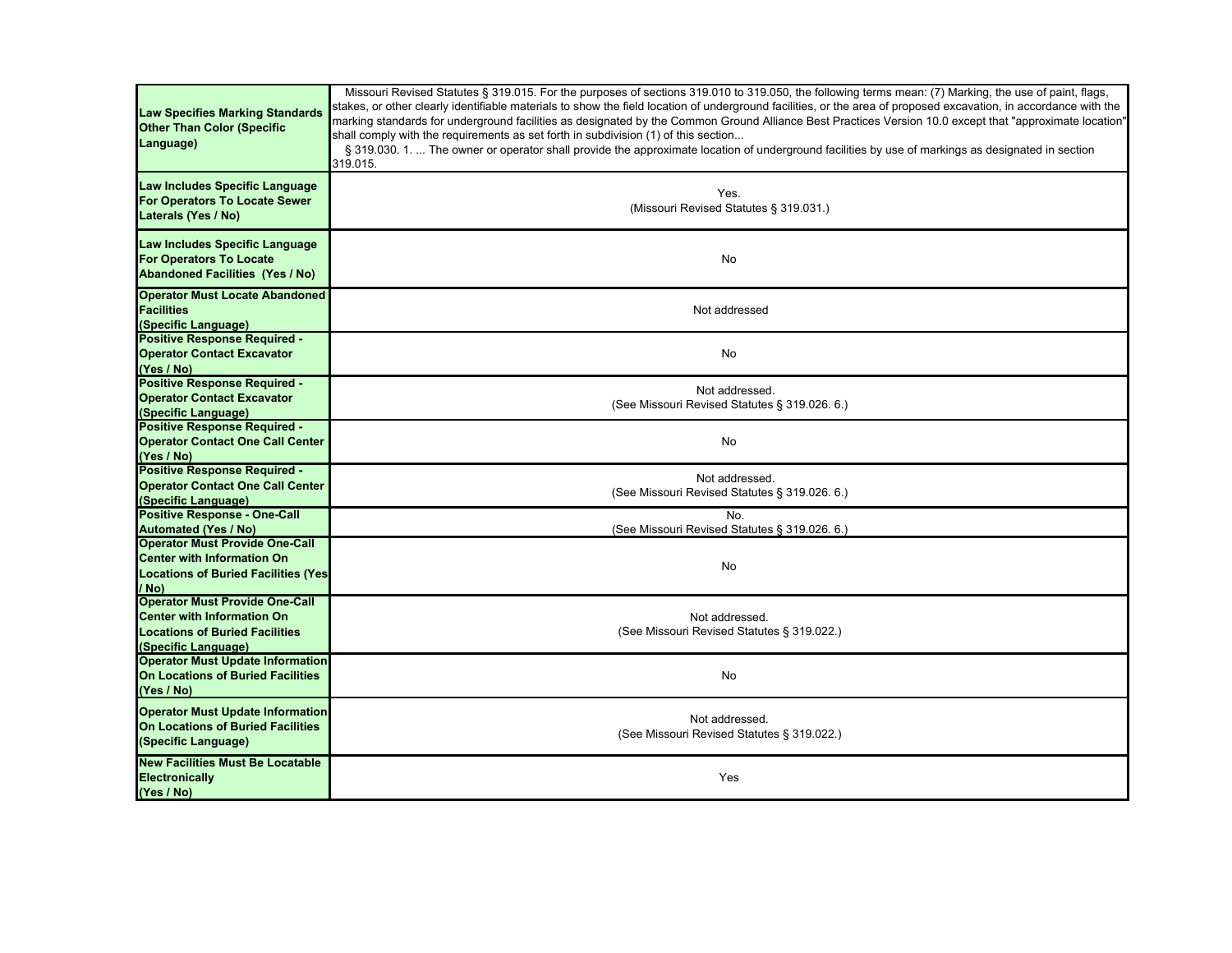| <b>New Facilities Must Be Locatable</b><br><b>Electronically (Specific Language)</b>             | Missouri Revised Statutes § 319.033. By January 1, 2016, if new lateral sewer pipes or water service lines are installed and connected to an underground<br>facility within the public right-of-way, as defined in section 319.015, or if such infrastructure is fully replaced by excavation within the public right-of-way, the<br>facility owner shall be required to place tracer wire or other utility location technology and an access point within a protective enclosure over water lines and<br>cleanouts for gravity sewer laterals. For sewer laterals operating under pressure or vacuum, the facility owner shall be required to place an access point<br>within a protective enclosure and shall not be required to place a cleanout. All protective enclosures and cleanouts shall be extended to grade and installed<br>so that it is easily accessible. For water service lines and sewer laterals operating under pressure or vacuum, tracer wire, or other utility location technology<br>shall be placed within the protective enclosure to provide approximate location of the underground facilities in these areas that are located within a public<br>right-of-way. |  |
|--------------------------------------------------------------------------------------------------|----------------------------------------------------------------------------------------------------------------------------------------------------------------------------------------------------------------------------------------------------------------------------------------------------------------------------------------------------------------------------------------------------------------------------------------------------------------------------------------------------------------------------------------------------------------------------------------------------------------------------------------------------------------------------------------------------------------------------------------------------------------------------------------------------------------------------------------------------------------------------------------------------------------------------------------------------------------------------------------------------------------------------------------------------------------------------------------------------------------------------------------------------------------------------------------------|--|
| Design Request (Yes / No)                                                                        | Yes.<br>(Missouri Revised Statutes § 319.027)                                                                                                                                                                                                                                                                                                                                                                                                                                                                                                                                                                                                                                                                                                                                                                                                                                                                                                                                                                                                                                                                                                                                                |  |
| <b>One Call, Enforcement, and Reporting</b>                                                      |                                                                                                                                                                                                                                                                                                                                                                                                                                                                                                                                                                                                                                                                                                                                                                                                                                                                                                                                                                                                                                                                                                                                                                                              |  |
| <b>Mandatory One Call Membership</b>                                                             | <b>Yes</b>                                                                                                                                                                                                                                                                                                                                                                                                                                                                                                                                                                                                                                                                                                                                                                                                                                                                                                                                                                                                                                                                                                                                                                                   |  |
| (Yes / No)<br><b>One Call Membership Exemptions</b>                                              | (Missouri Revised Statutes § 319.022. 1.)                                                                                                                                                                                                                                                                                                                                                                                                                                                                                                                                                                                                                                                                                                                                                                                                                                                                                                                                                                                                                                                                                                                                                    |  |
| (Yes / No)                                                                                       | Yes                                                                                                                                                                                                                                                                                                                                                                                                                                                                                                                                                                                                                                                                                                                                                                                                                                                                                                                                                                                                                                                                                                                                                                                          |  |
| <b>One Call Membership Exemptions</b><br>(Specific Language)                                     | Missouri Revised Statute § 319.022. 1. Any person, except a railroad regulated by the Federal Railroad Administration, who installs or otherwise owns or<br>operates an underground facility shall become a participant in a notification center upon first acquiring or owning or operating such underground facility. All<br>underground facility owners within the state shall maintain participation in a notification center for the duration of owning and operating such underground<br>facility.                                                                                                                                                                                                                                                                                                                                                                                                                                                                                                                                                                                                                                                                                     |  |
| <b>One-Call Law Addresses Board</b><br>Make-Up (Yes / No)                                        | Yes                                                                                                                                                                                                                                                                                                                                                                                                                                                                                                                                                                                                                                                                                                                                                                                                                                                                                                                                                                                                                                                                                                                                                                                          |  |
| <b>One-Call Law Addresses Board</b><br><b>Make-Up (Specific Language)</b>                        | Missouri Revised Statutes § 319.022. 1. Any person, except a railroad regulated by the Federal Railroad Administration, who installs or otherwise owns o<br>operates an underground facility shall become a participant in a notification center  Such notification center shall be governed by a board of directors<br>elected by the membership and composed of representatives from the general membership group.                                                                                                                                                                                                                                                                                                                                                                                                                                                                                                                                                                                                                                                                                                                                                                         |  |
| <b>Separate Body Designated to</b><br><b>Advise Enforcement Authority</b><br>(Yes / No)          | No                                                                                                                                                                                                                                                                                                                                                                                                                                                                                                                                                                                                                                                                                                                                                                                                                                                                                                                                                                                                                                                                                                                                                                                           |  |
| <b>Separate Body Designated to</b><br><b>Advise Enforcement Authority</b><br>(Specific Language) | Not addressed                                                                                                                                                                                                                                                                                                                                                                                                                                                                                                                                                                                                                                                                                                                                                                                                                                                                                                                                                                                                                                                                                                                                                                                |  |
| <b>Penalties / Fines Excavators</b><br>(Yes / No)                                                | Yes                                                                                                                                                                                                                                                                                                                                                                                                                                                                                                                                                                                                                                                                                                                                                                                                                                                                                                                                                                                                                                                                                                                                                                                          |  |
| <b>Penalties / Fines Excavators</b><br>(Specific Language)                                       | Missouri Revised Statutes § 319.045. 1. Any person who violates in any material respect the provisions of section 319.022, 319.025, 319.026, 319.030,<br>319.037, or this section or who willfully damages an underground facility shall be liable to the state of Missouri for a civil penalty of up to ten thousand dollar<br>for each violation for each day such violation persists, except that the maximum penalty for violation of the provisions of sections 319.010 to 319.050 shall<br>not exceed five hundred thousand dollars for any related series of violations. An action to recover such civil penalty may be brought by the attorney general<br>or a prosecuting attorney on behalf of the state of Missouri in any appropriate circuit court of this state                                                                                                                                                                                                                                                                                                                                                                                                                |  |
| <b>Penalties / Fines Operators</b><br>(Yes / No)                                                 | Yes                                                                                                                                                                                                                                                                                                                                                                                                                                                                                                                                                                                                                                                                                                                                                                                                                                                                                                                                                                                                                                                                                                                                                                                          |  |
| <b>Penalties / Fines Operators</b><br>(Specific Language)                                        | Missouri Revised Statutes § 319.045. 1. Any person who violates in any material respect the provisions of section 319.022, 319.025, 319.026, 319.026, 319.030,<br>319.037, or this section or who willfully damages an underground facility shall be liable to the state of Missouri for a civil penalty of up to ten thousand dollar<br>for each violation for each day such violation persists, except that the maximum penalty for violation of the provisions of sections 319.010 to 319.050 shall<br>not exceed five hundred thousand dollars for any related series of violations. An action to recover such civil penalty may be brought by the attorney general<br>or a prosecuting attorney on behalf of the state of Missouri in any appropriate circuit court of this state                                                                                                                                                                                                                                                                                                                                                                                                       |  |
| Penalties / Fines Other (Yes / No)                                                               | No                                                                                                                                                                                                                                                                                                                                                                                                                                                                                                                                                                                                                                                                                                                                                                                                                                                                                                                                                                                                                                                                                                                                                                                           |  |
| <b>Penalties / Fines Other</b><br>(Specific Language)                                            | Not addressed.                                                                                                                                                                                                                                                                                                                                                                                                                                                                                                                                                                                                                                                                                                                                                                                                                                                                                                                                                                                                                                                                                                                                                                               |  |